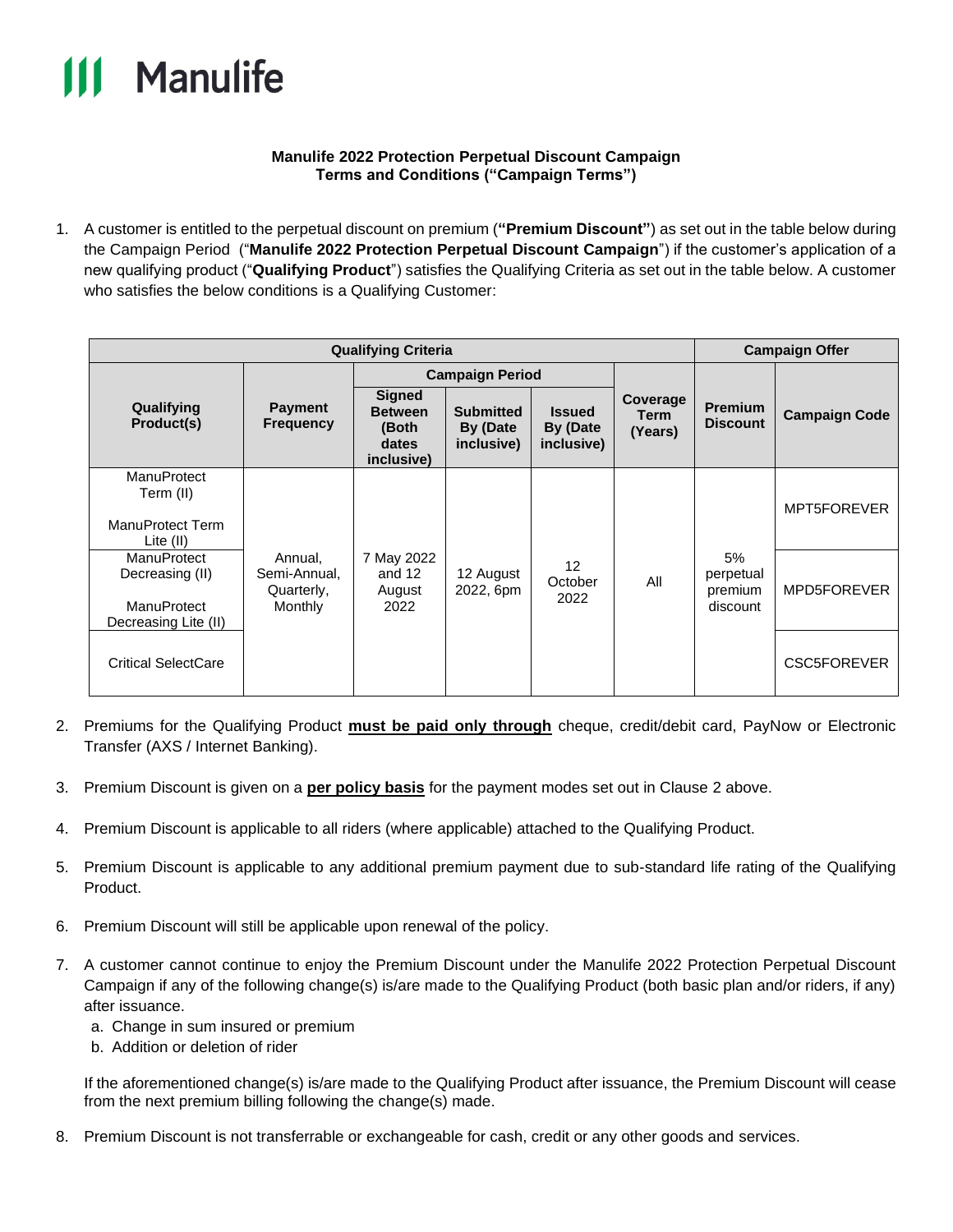## **111 Manulife**

- 9. Manulife reserves the right to replace the Premium Discount with item(s) of similar or other value without prior notice.
- 10. If a customer cancels the Qualifying Product within the 14 days' free-look period or if the policy lapsed or is surrendered within 12 months from the date of the issuance, Manulife reserves the right to recover the amount equivalent to the Premium Discount in any manner at its sole discretion.
- 11. Manulife is not liable for any losses, claims, demands, expenses and/or other liabilities, whatsoever in relation to the Premium Discount.
- 12. You consent under the Personal Data Protection Act 2012 to the collection, use, disclosure of your personal data by/to Manulife and such other third party as Manulife may reasonably consider necessary for the purpose of this Manulife 2022 Protection Perpetual Discount Campaign and you confirm that you agree to be bound by the terms of Manulife privacy policy, a copy of which can be found on [https://www.manulife.com.sg/personal-data-protection.html.](https://www.manulife.com.sg/personal-data-protection.html)
- 13. You agree to indemnify Manulife and hold it harmless against all losses, claims, demands, expenses and other liabilities (including legal fees) suffered or incurred by Manulife as a result of any breach of these Campaign Terms or of applicable laws by you including, without limitation, any representation made by you which is not authorised under these Campaign Terms or otherwise in writing by Manulife or any claim made by you.
- 14. By taking part in this Manulife 2022 Protection Perpetual Discount Campaign, you accept that all decisions made by Manulife in connection with this Manulife 2022 Protection Perpetual Discount Campaign (including the interpretation of the Campaign Terms) shall be final and binding on all participants. No appeals will be entertained. In the event of any inconsistency between these Campaign Terms and any brochure, marketing or promotional material relating to the Qualifying Product listed in the table above, these Campaign Terms will prevail.
- 15. All applications for this Manulife 2022 Protection Perpetual Discount Campaign are subject to such policy terms and conditions as Manulife may impose.
- 16. Manulife shall have the sole and absolute discretion to exclude any person from participating in this Manulife 2022 Protection Perpetual Discount Campaign, without providing any reason and without prior notice.
- 17. Manulife reserves the right at its sole and absolute discretion to amend, add, withdraw, supplement, terminate, cancel or suspend this Manulife 2022 Protection Perpetual Discount Campaign or to vary the Campaign Terms at any time without notice or reason or liability.
- 18. Manulife shall be excused from performance under this Manulife 2022 Protection Perpetual Discount Campaign and shall not be in default in respect of any obligation hereunder to the extent that the failure to perform such obligation is due to a force majeure event, beyond the control of Manulife.
- 19. Nothing in these Campaign Terms is intended to constitute, create, give effect to, or otherwise recognise a joint venture, partnership or relationship of principal and agent of any kind.
- 20. The invalidity, unlawfulness or unenforceability of any provision in these Campaign Terms in any respect under applicable law shall not affect the validity, legality or enforceability of the remaining provisions hereof.
- 21. A person who does not participate in the Manulife 2022 Protection Perpetual Discount Campaign shall have no right under the Contracts (Rights of Third Parties) Act 2001 (Singapore Statutes) to enforce any of these Campaign Terms.
- 22. The Campaign Terms will be governed by and construed in accordance to the laws of Singapore and you agree to submit to the exclusive jurisdiction of the courts of Singapore.